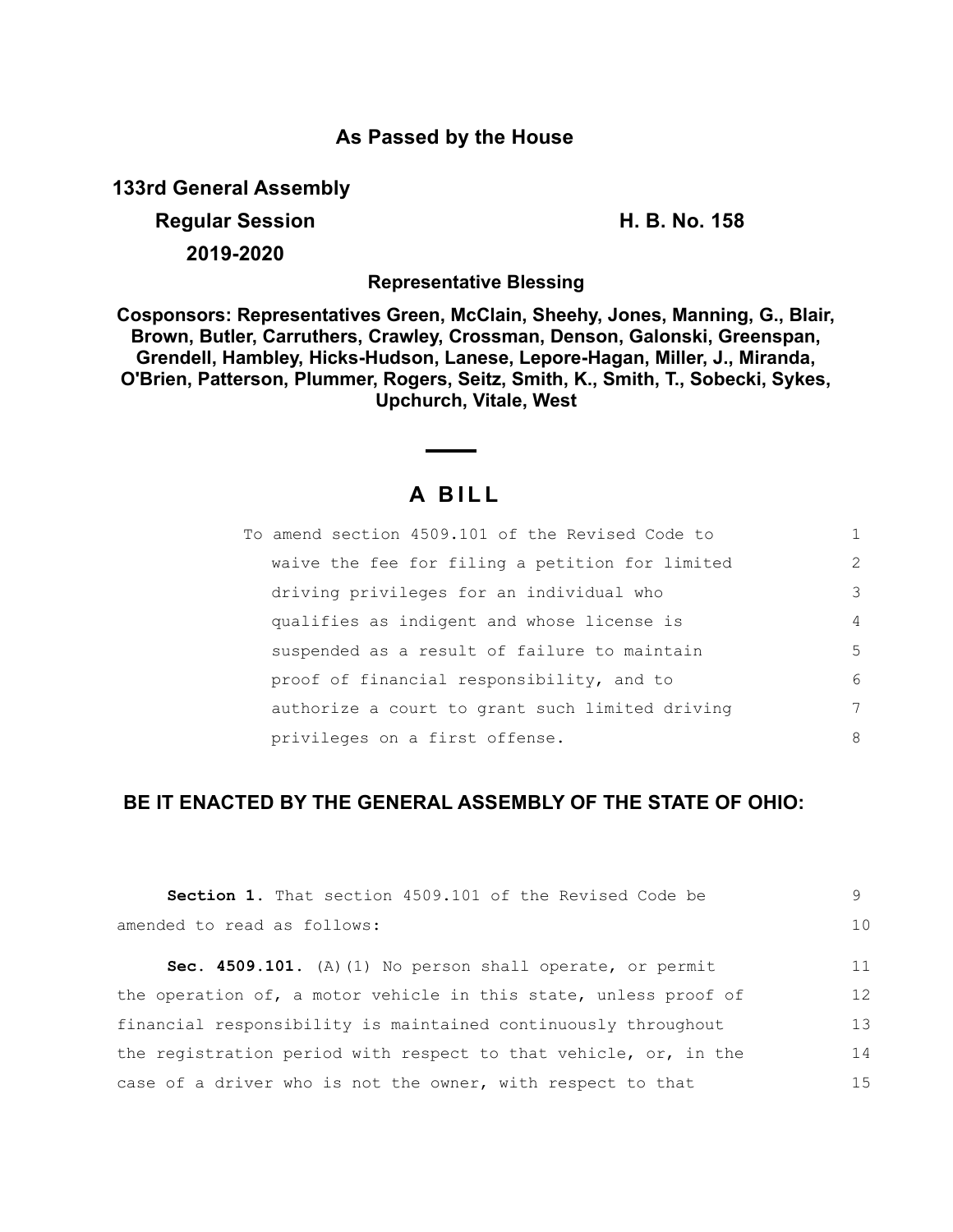driver's operation of that vehicle.

(2) Whoever violates division (A)(1) of this section shall be subject to the following civil penalties: 17 18

(a) Subject to divisions (A)(2)(b) and (c) of this section, a class (F) suspension of the person's driver's license, commercial driver's license, temporary instruction permit, probationary license, or nonresident operating privilege for the period of time specified in division (B)(6) of section 4510.02 of the Revised Code and impoundment of the person's license. The court may grant limited driving privileges to the person, but only if the person presents proof of financial responsibility and is enrolled in a reinstatement fee payment plan pursuant to section 4510.10 of the Revised Code. 19  $20$ 21 22 23 24 25 26 27 28

(b) If, within five years of the violation, the person's operating privileges are again suspended and the person's license again is impounded for a violation of division (A)(1) of this section, a class C suspension of the person's driver's license, commercial driver's license, temporary instruction permit, probationary license, or nonresident operating privilege for the period of time specified in division (B)(3) of section 4510.02 of the Revised Code. The court may grant limited driving privileges to the person only if the person presents proof of financial responsibility and has complied with division (A)(5) of this section, and no court may grant limited driving privileges for the first fifteen days of the suspension. 29 30 31 32 33 34 35 36 37 38 39 40

(c) If, within five years of the violation, the person's operating privileges are suspended and the person's license is impounded two or more times for a violation of division (A)(1) of this section, a class B suspension of the person's driver's license, commercial driver's license, temporary instruction 41 42 43 44 45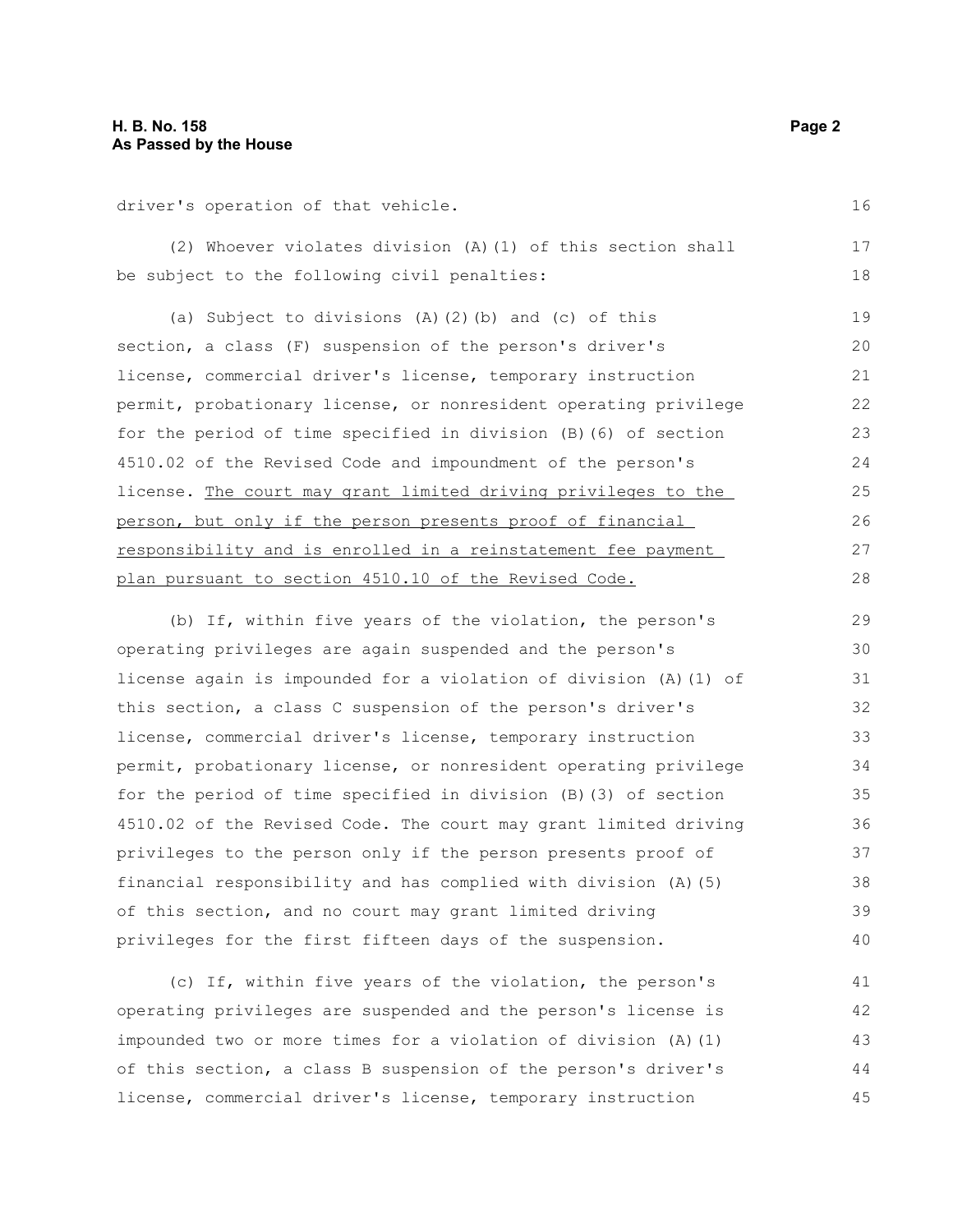### **H. B. No. 158 Page 3 As Passed by the House**

permit, probationary license, or nonresident operating privilege for the period of time specified in division (B)(2) of section 4510.02 of the Revised Code. The court may grant limited driving privileges to the person only if the person presents proof of financial responsibility and has complied with division (A)(5) of this section, except that no court may grant limited driving privileges for the first thirty days of the suspension. 46 47 48 49 50 51 52

(d) In addition to the suspension of an owner's license under division  $(A)$   $(2)$   $(a)$ ,  $(b)$ , or  $(c)$  of this section, the suspension of the rights of the owner to register the motor vehicle and the impoundment of the owner's certificate of registration and license plates until the owner complies with division (A)(5) of this section.

The clerk of court shall waive the cost of filing a petition for limited driving privileges if, pursuant to section 2323.311 of the Revised Code, the petitioner applies to be qualified as an indigent litigant and the court approves the application.

(3) A person to whom this state has issued a certificate of registration for a motor vehicle or a license to operate a motor vehicle or who is determined to have operated any motor vehicle or permitted the operation in this state of a motor vehicle owned by the person shall be required to verify the existence of proof of financial responsibility covering the operation of the motor vehicle or the person's operation of the motor vehicle under any of the following circumstances:

(a) The person or a motor vehicle owned by the person is involved in a traffic accident that requires the filing of an accident report under section 4509.06 of the Revised Code. 72 73 74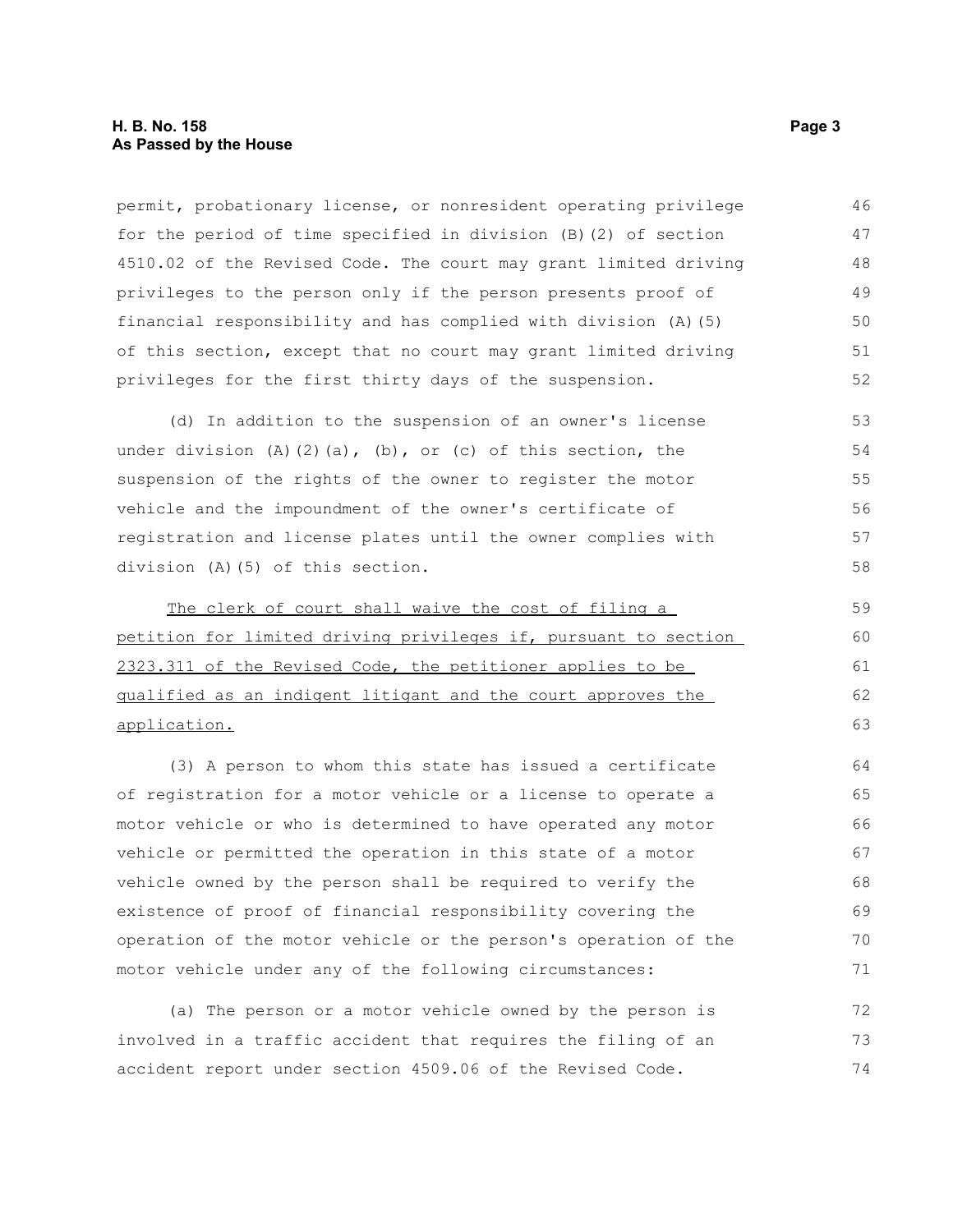#### **H. B. No. 158 Page 4 As Passed by the House**

(b) The person receives a traffic ticket indicating that proof of the maintenance of financial responsibility was not produced upon the request of a peace officer or state highway patrol trooper made in accordance with division (D)(2) of this section. 75 76 77 78 79

(c) Whenever, in accordance with rules adopted by the registrar, the person is randomly selected by the registrar and requested to provide such verification.

(4) An order of the registrar that suspends and impounds a license or registration, or both, shall state the date on or before which the person is required to surrender the person's license or certificate of registration and license plates. The person is deemed to have surrendered the license or certificate of registration and license plates, in compliance with the order, if the person does either of the following: 83 84 85 86 87 88 89

(a) On or before the date specified in the order, personally delivers the license or certificate of registration and license plates, or causes the delivery of the items, to the registrar;

(b) Mails the license or certificate of registration and license plates to the registrar in an envelope or container bearing a postmark showing a date no later than the date specified in the order. 94 95 96 97

(5) Except as provided in division (A)(6) or (L) of this section, the registrar shall not restore any operating privileges or registration rights suspended under this section, return any license, certificate of registration, or license plates impounded under this section, or reissue license plates under section 4503.232 of the Revised Code, if the registrar 98 99 100 101 102 103

80 81 82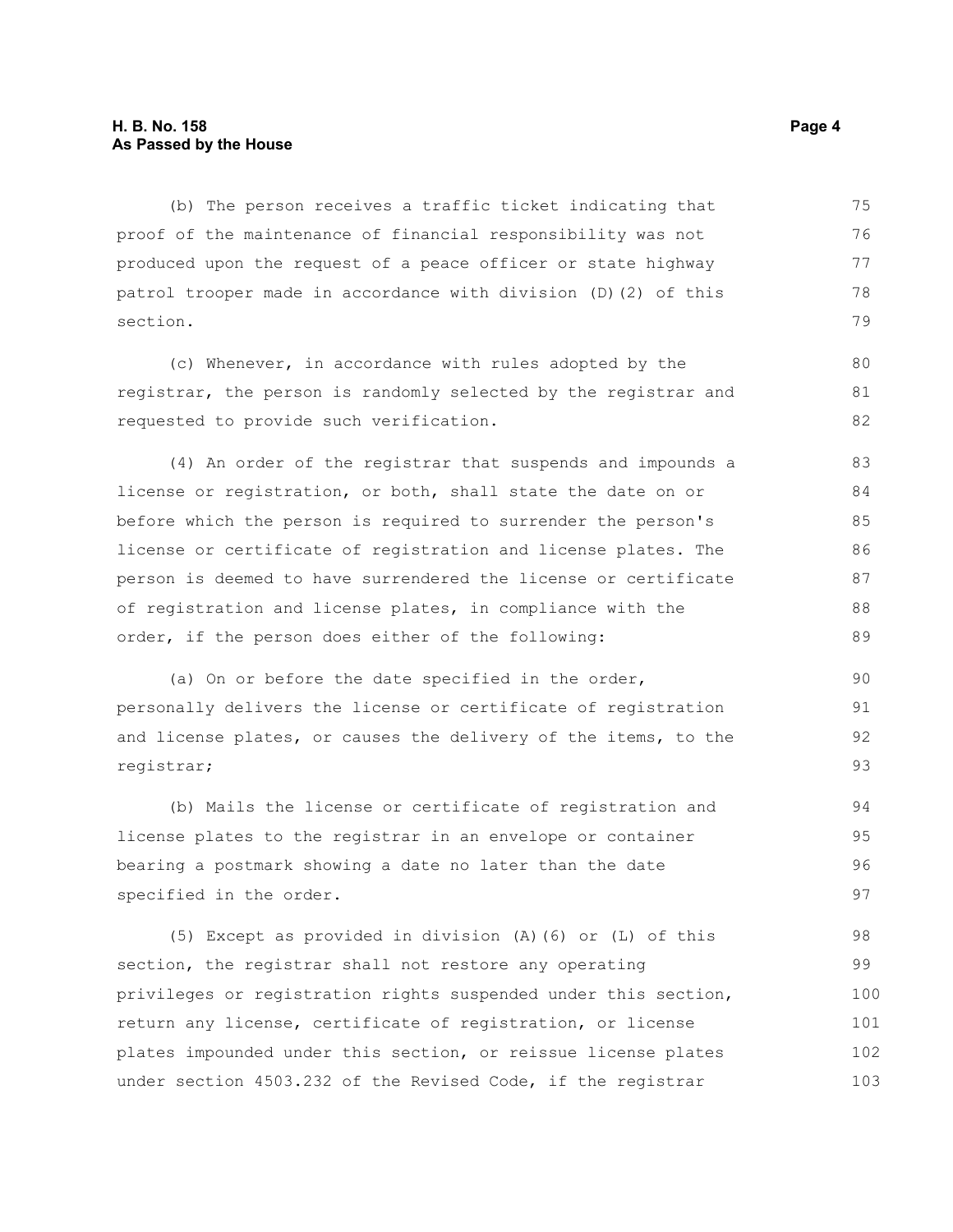### **H. B. No. 158 Page 5 As Passed by the House**

destroyed the impounded license plates under that section, or reissue a license under section 4510.52 of the Revised Code, if the registrar destroyed the suspended license under that section, unless the rights are not subject to suspension or revocation under any other law and unless the person, in addition to complying with all other conditions required by law for reinstatement of the operating privileges or registration rights, complies with all of the following: 104 105 106 107 108 109 110 111

(a) Pays to the registrar or an eligible deputy registrar a financial responsibility reinstatement fee of one hundred dollars for the first violation of division (A)(1) of this section, three hundred dollars for a second violation of that division, and six hundred dollars for a third or subsequent violation of that division; 112 113 114 115 116 117

(b) If the person has not voluntarily surrendered the license, certificate, or license plates in compliance with the order, pays to the registrar or an eligible deputy registrar a financial responsibility nonvoluntary compliance fee in an amount, not to exceed fifty dollars, determined by the registrar; 118 119 120 121 122 123

(c) Files and continuously maintains proof of financial responsibility under sections 4509.44 to 4509.65 of the Revised Code; 124 125 126

(d) Pays a deputy registrar a service fee of ten dollars to compensate the deputy registrar for services performed under this section. The deputy registrar shall retain eight dollars of the service fee and shall transmit the reinstatement fee, any nonvoluntary compliance fee, and two dollars of the service fee to the registrar in the manner the registrar shall determine. 127 128 129 130 131 132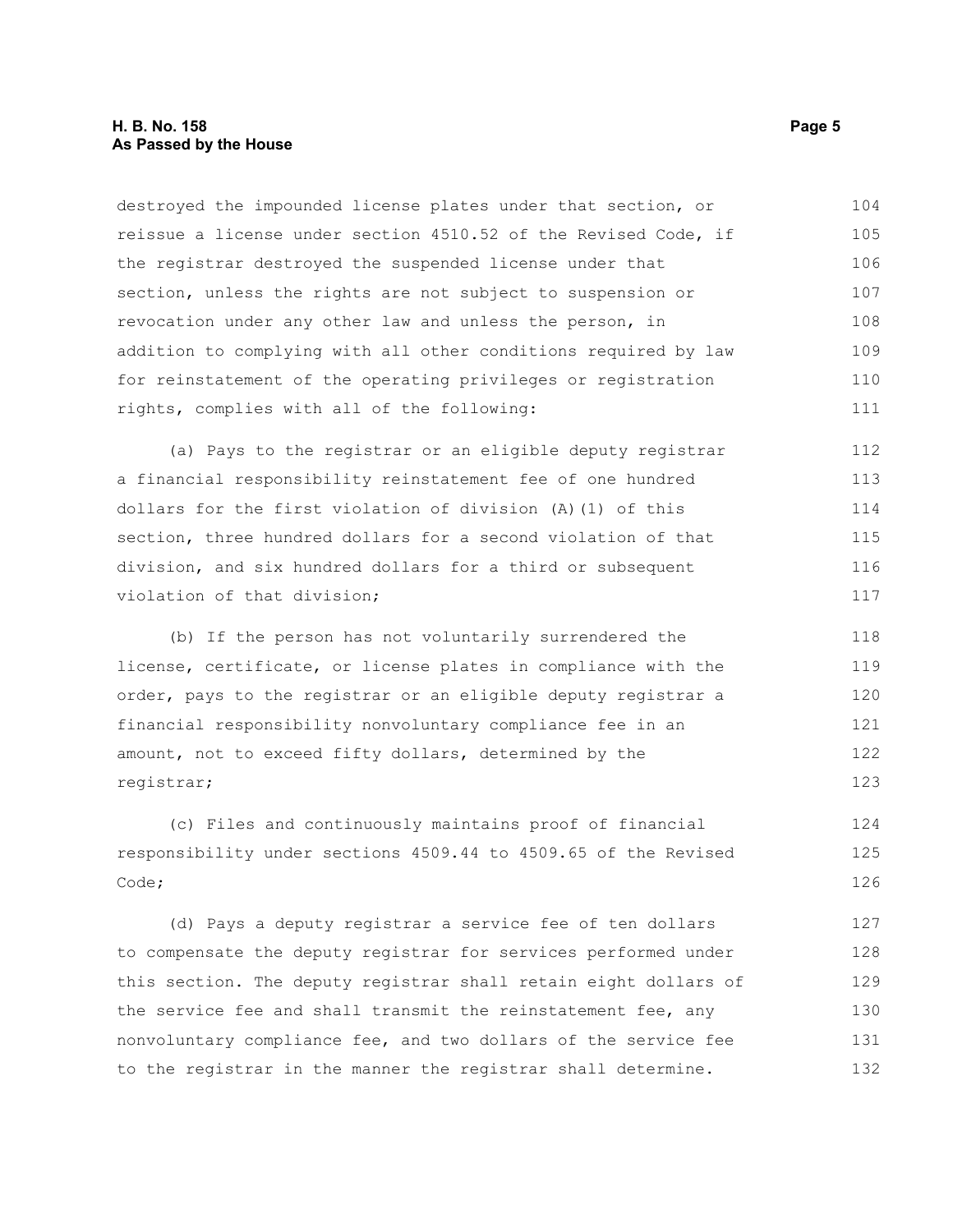### **H. B. No. 158 Page 6 As Passed by the House**

(6) If the registrar issues an order under division (A)(2) of this section resulting from the failure of a person to respond to a financial responsibility random verification request under division  $(A)(3)(c)$  of this section and the person successfully maintains an affirmative defense to a violation of section 4510.16 of the Revised Code or is determined by the registrar or a deputy registrar to have been in compliance with division (A)(1) of this section at the time of the initial financial responsibility random verification request, the registrar shall do both of the following: (a) Terminate the order of suspension or impoundment; (b) Restore the operating privileges and registration rights of the person without payment of the fees established in divisions (A)(5)(a) and (b) of this section and without a requirement to file proof of financial responsibility. (B)(1) Every party required to file an accident report under section 4509.06 of the Revised Code also shall include with the report a document described in division  $(G)$  (1)(a) of this section or shall present proof of financial responsibility through use of an electronic wireless communications device as permitted by division (G)(1)(b) of this section. If the registrar determines, within forty-five days after 133 134 135 136 137 138 139 140 141 142 143 144 145 146 147 148 149 150 151 152 153 154

the report is filed, that an operator or owner has violated division (A)(1) of this section, the registrar shall do all of the following: 155 156 157

(a) Order the impoundment, with respect to the motor vehicle involved, required under division (A)(2)(d) of this section, of the certificate of registration and license plates of any owner who has violated division (A)(1) of this section; 158 159 160 161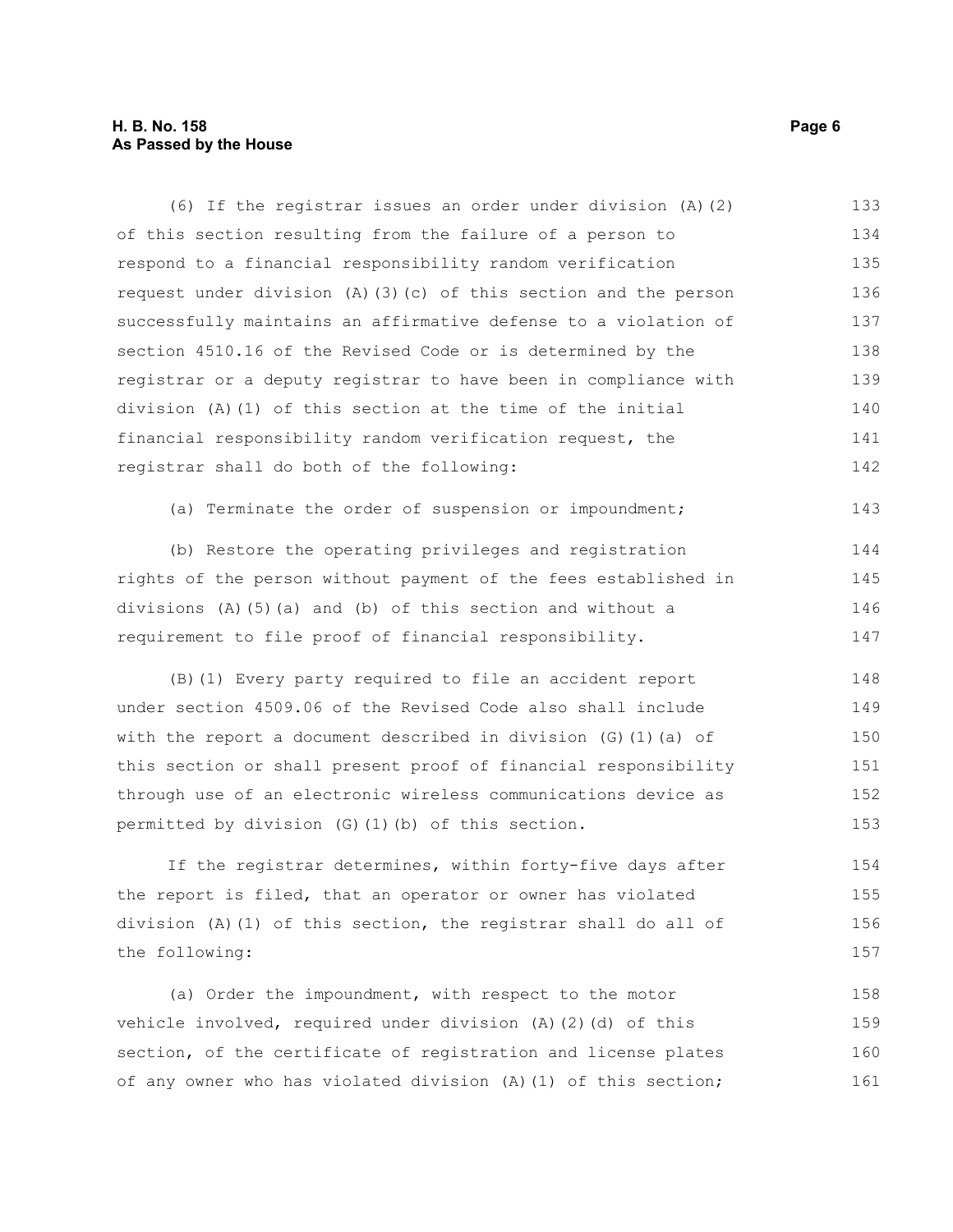### **H. B. No. 158 Page 7 As Passed by the House**

(b) Order the suspension required under division (A)(2) (a), (b), or (c) of this section of the license of any operator or owner who has violated division (A)(1) of this section; 162 163 164

(c) Record the name and address of the person whose certificate of registration and license plates have been impounded or are under an order of impoundment, or whose license has been suspended or is under an order of suspension; the serial number of the person's license; the serial numbers of the person's certificate of registration and license plates; and the person's social security account number, if assigned, or, where the motor vehicle is used for hire or principally in connection with any established business, the person's federal taxpayer identification number. The information shall be recorded in such a manner that it becomes a part of the person's permanent record, and assists the registrar in monitoring compliance with the orders of suspension or impoundment. 165 166 167 168 169 170 171 172 173 174 175 176 177

(d) Send written notification to every person to whom the order pertains, at the person's last known address as shown on the records of the bureau. The person, within ten days after the date of the mailing of the notification, shall surrender to the registrar, in a manner set forth in division (A)(4) of this section, any certificate of registration and registration plates under an order of impoundment, or any license under an order of suspension. 178 179 180 181 182 183 184 185

(2) The registrar shall issue any order under division (B) (1) of this section without a hearing. Any person adversely affected by the order, within ten days after the issuance of the order, may request an administrative hearing before the registrar, who shall provide the person with an opportunity for a hearing in accordance with this paragraph. A request for a 186 187 188 189 190 191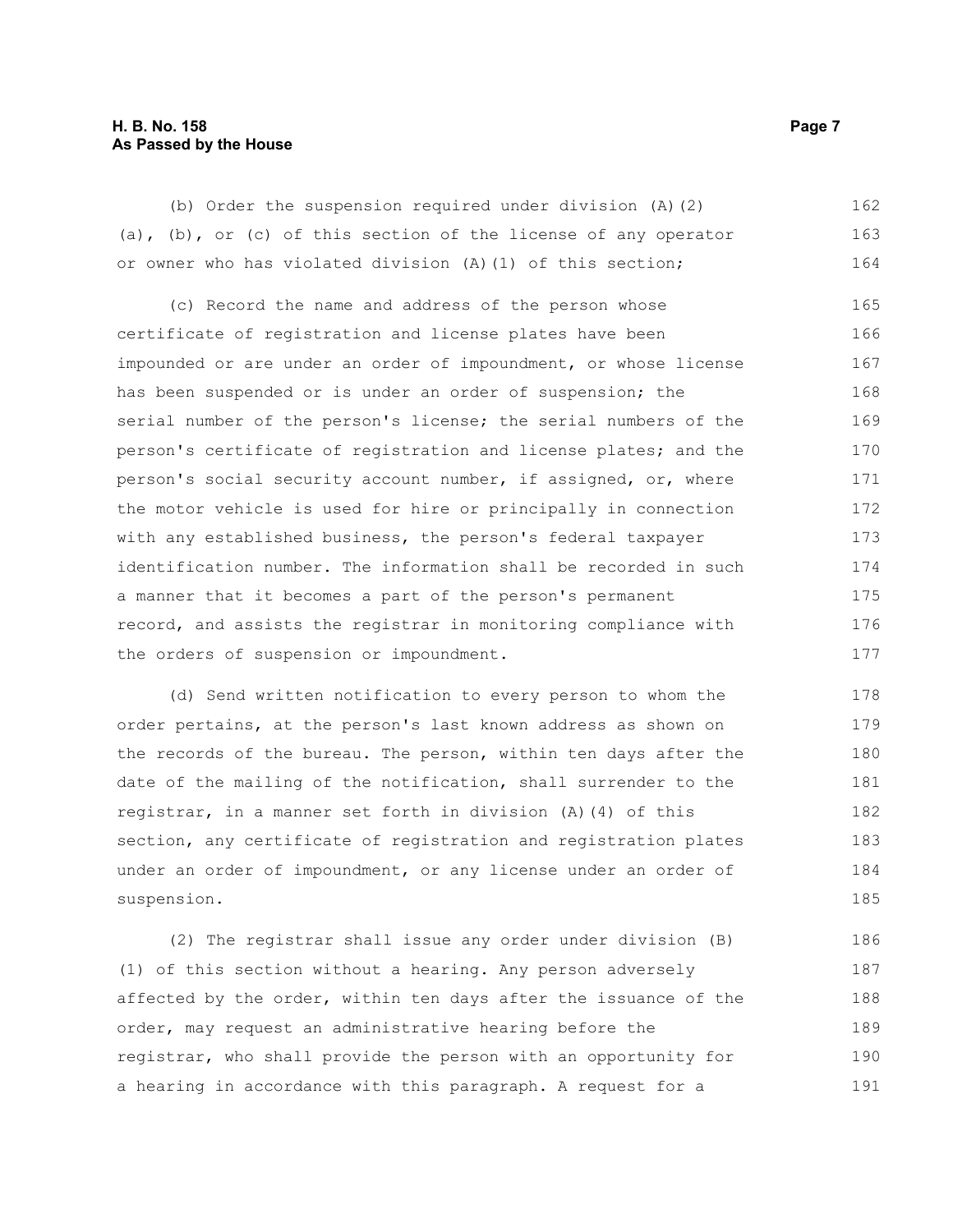### **H. B. No. 158 Page 8 As Passed by the House**

hearing does not operate as a suspension of the order. The scope of the hearing shall be limited to whether the person in fact demonstrated to the registrar proof of financial responsibility in accordance with this section. The registrar shall determine the date, time, and place of any hearing, provided that the hearing shall be held, and an order issued or findings made, within thirty days after the registrar receives a request for a hearing. If requested by the person in writing, the registrar may designate as the place of hearing the county seat of the county in which the person resides or a place within fifty miles of the person's residence. The person shall pay the cost of the hearing before the registrar, if the registrar's order of suspension or impoundment is upheld. 192 193 194 195 196 197 198 199 200 201 202 203 204

(C) Any order of suspension or impoundment issued under this section or division (B) of section 4509.37 of the Revised Code may be terminated at any time if the registrar determines upon a showing of proof of financial responsibility that the operator or owner of the motor vehicle was in compliance with division (A)(1) of this section at the time of the traffic offense, motor vehicle inspection, or accident that resulted in the order against the person. A determination may be made without a hearing. This division does not apply unless the person shows good cause for the person's failure to present satisfactory proof of financial responsibility to the registrar prior to the issuance of the order. 205 206 207 208 209 210 211 212 213 214 215 216

(D)(1) For the purpose of enforcing this section, every peace officer is deemed an agent of the registrar. 217 218

(a) Except as provided in division (D)(1)(b) of this section, any peace officer who, in the performance of the peace officer's duties as authorized by law, becomes aware of a person 219 220 221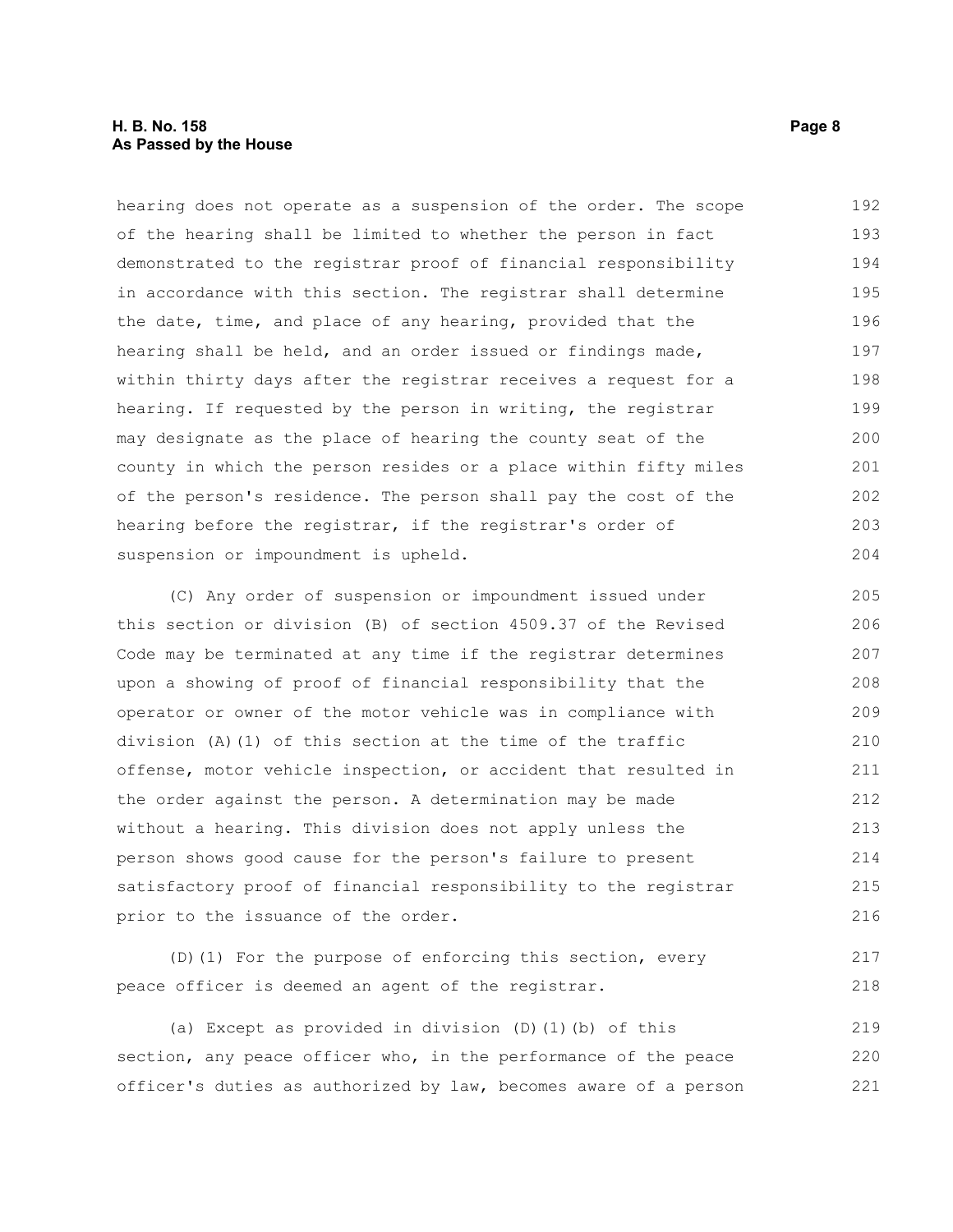#### **H. B. No. 158 Page 9 As Passed by the House**

whose license is under an order of suspension, or whose certificate of registration and license plates are under an order of impoundment, pursuant to this section, may confiscate the license, certificate of registration, and license plates, and return them to the registrar. 222 223 224 225 226

(b) Any peace officer who, in the performance of the peace officer's duties as authorized by law, becomes aware of a person whose license is under an order of suspension, or whose certificate of registration and license plates are under an order of impoundment resulting from failure to respond to a financial responsibility random verification, shall not, for that reason, arrest the owner or operator or seize the vehicle or license plates. Instead, the peace officer shall issue a citation for a violation of section 4510.16 of the Revised Code specifying the circumstances as failure to respond to a financial responsibility random verification. 227 228 229 230 231 232 233 234 235 236 237

(2) A peace officer shall request the owner or operator of a motor vehicle to produce proof of financial responsibility in a manner described in division (G) of this section at the time the peace officer acts to enforce the traffic laws of this state and during motor vehicle inspections conducted pursuant to section 4513.02 of the Revised Code. 238 239 240 241 242 243

(3) A peace officer shall indicate on every traffic ticket whether the person receiving the traffic ticket produced proof of the maintenance of financial responsibility in response to the officer's request under division (D)(2) of this section. The peace officer shall inform every person who receives a traffic ticket and who has failed to produce proof of the maintenance of financial responsibility that the person must submit proof to the traffic violations bureau with any payment of a fine and 244 245 246 247 248 249 250 251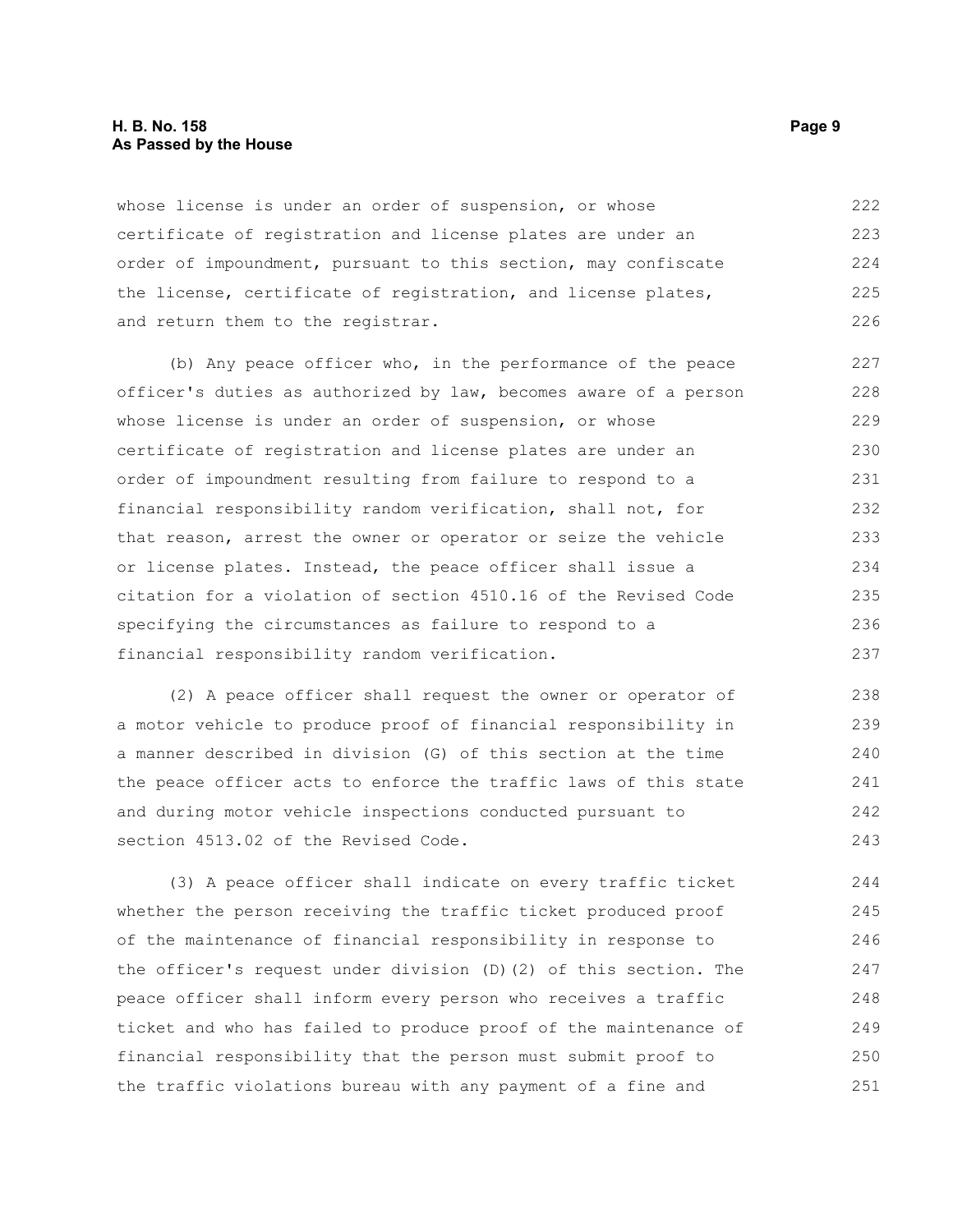costs for the ticketed violation or, if the person is to appear in court for the violation, the person must submit proof to the court. 252 253 254

(4)(a) If a person who has failed to produce proof of the maintenance of financial responsibility appears in court for a ticketed violation, the court may permit the defendant to present evidence of proof of financial responsibility to the court at such time and in such manner as the court determines to be necessary or appropriate. In a manner prescribed by the registrar, the clerk of courts shall provide the registrar with the identity of any person who fails to submit proof of the maintenance of financial responsibility pursuant to division (D) (3) of this section. 255 256 257 258 259 260 261 262 263 264

(b) If a person who has failed to produce proof of the maintenance of financial responsibility also fails to submit that proof to the traffic violations bureau with payment of a fine and costs for the ticketed violation, the traffic violations bureau, in a manner prescribed by the registrar, shall notify the registrar of the identity of that person. 265 266 267 268 269 270

(5)(a) Upon receiving notice from a clerk of courts or traffic violations bureau pursuant to division (D)(4) of this section, the registrar shall order the suspension of the license of the person required under division  $(A)$   $(2)$   $(a)$ ,  $(b)$ , or  $(c)$  of this section and the impoundment of the person's certificate of registration and license plates required under division (A)(2) (d) of this section, effective thirty days after the date of the mailing of notification. The registrar also shall notify the person that the person must present the registrar with proof of financial responsibility in accordance with this section, surrender to the registrar the person's certificate of 271 272 273 274 275 276 277 278 279 280 281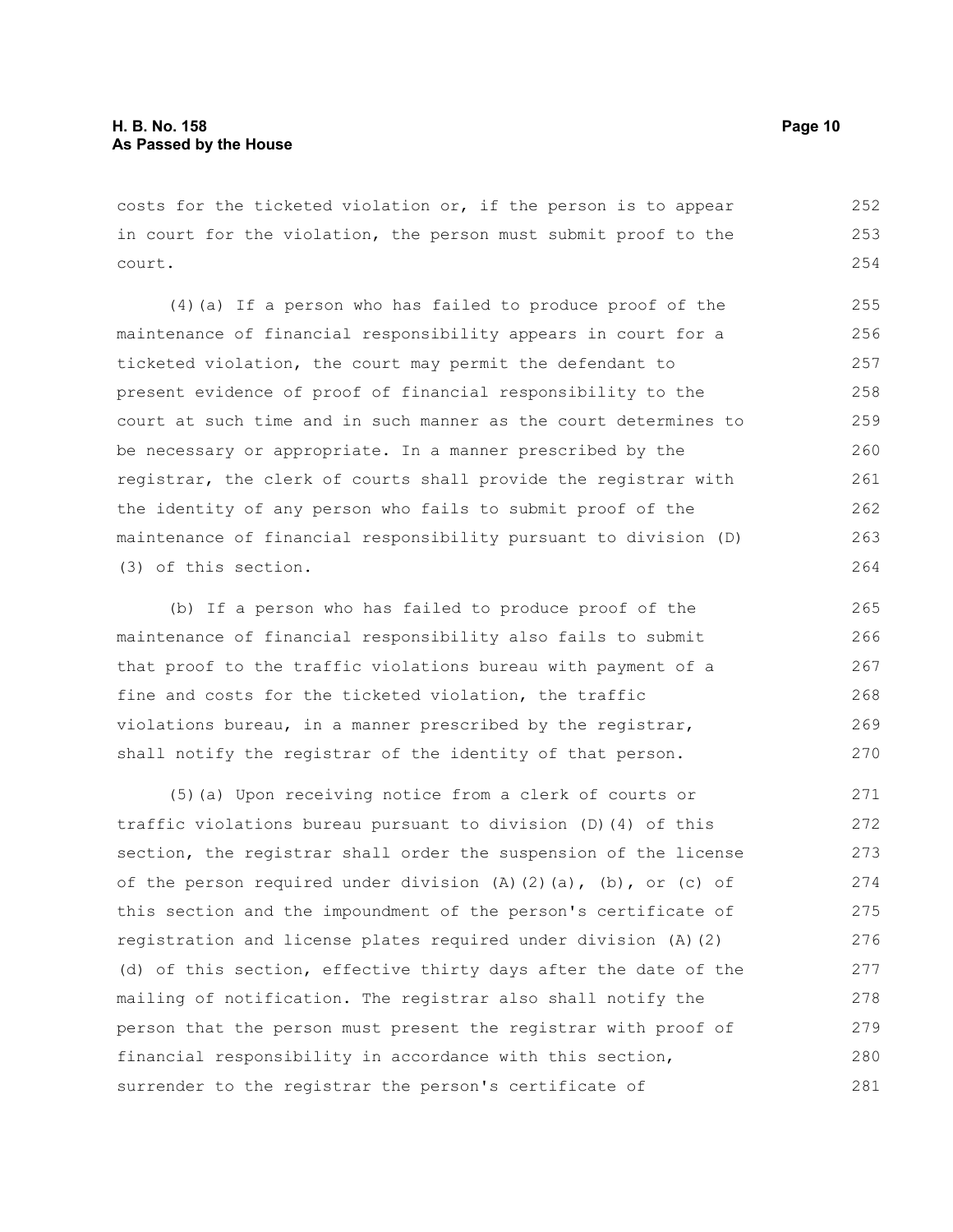registration, license plates, and license, or submit a statement subject to section 2921.13 of the Revised Code that the person did not operate or permit the operation of the motor vehicle at the time of the offense. Notification shall be in writing and shall be sent to the person at the person's last known address as shown on the records of the bureau of motor vehicles. The person, within fifteen days after the date of the mailing of notification, shall present proof of financial responsibility, surrender the certificate of registration, license plates, and license to the registrar in a manner set forth in division (A) (4) of this section, or submit the statement required under this section together with other information the person considers appropriate. 282 283 284 285 286 287 288 289 290 291 292 293 294

If the registrar does not receive proof or the person does not surrender the certificate of registration, license plates, and license, in accordance with this division, the registrar shall permit the order for the suspension of the license of the person and the impoundment of the person's certificate of registration and license plates to take effect.

(b) In the case of a person who presents, within the fifteen-day period, proof of financial responsibility, the registrar shall terminate the order of suspension and the impoundment of the registration and license plates required under division  $(A)$   $(2)$   $(d)$  of this section and shall send written notification to the person, at the person's last known address as shown on the records of the bureau. 301 302 303 304 305 306 307

(c) Any person adversely affected by the order of the registrar under division (D)(5)(a) or (b) of this section, within ten days after the issuance of the order, may request an administrative hearing before the registrar, who shall provide 308 309 310 311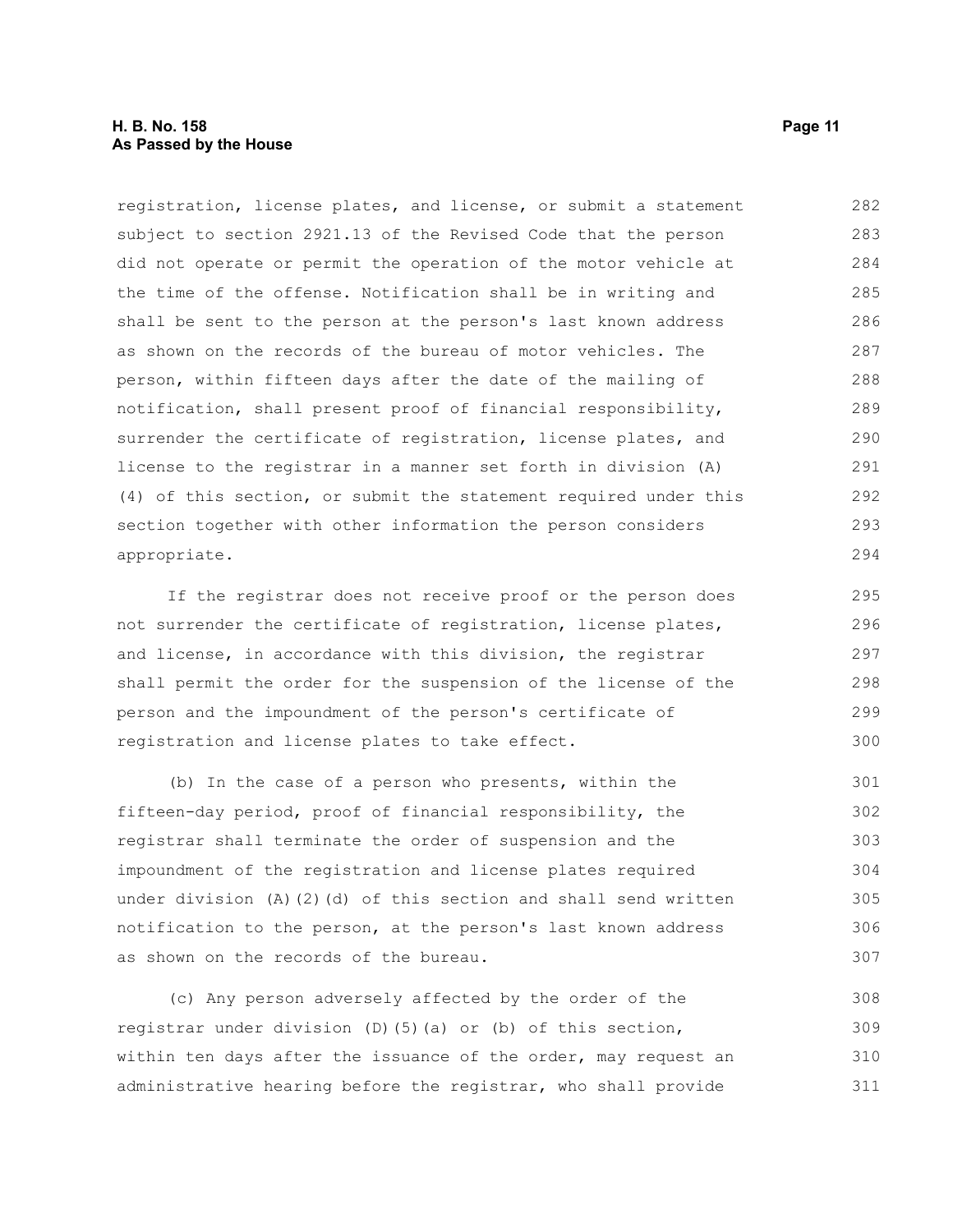#### **H. B. No. 158 Page 12 As Passed by the House**

the person with an opportunity for a hearing in accordance with this paragraph. A request for a hearing does not operate as a suspension of the order. The scope of the hearing shall be limited to whether, at the time of the hearing, the person presents proof of financial responsibility covering the vehicle and whether the person is eligible for an exemption in accordance with this section or any rule adopted under it. The registrar shall determine the date, time, and place of any hearing; provided, that the hearing shall be held, and an order issued or findings made, within thirty days after the registrar receives a request for a hearing. If requested by the person in writing, the registrar may designate as the place of hearing the county seat of the county in which the person resides or a place within fifty miles of the person's residence. Such person shall pay the cost of the hearing before the registrar, if the registrar's order of suspension or impoundment under division (D)(5)(a) or (b) of this section is upheld. 312 313 314 315 316 317 318 319 320 321 322 323 324 325 326 327 328

(6) A peace officer may charge an owner or operator of a motor vehicle with a violation of section 4510.16 of the Revised Code when the owner or operator fails to show proof of the maintenance of financial responsibility pursuant to a peace officer's request under division (D)(2) of this section, if a check of the owner or operator's driving record indicates that the owner or operator, at the time of the operation of the motor vehicle, is required to file and maintain proof of financial responsibility under section 4509.45 of the Revised Code for a previous violation of this chapter. 329 330 331 332 333 334 335 336 337 338

(7) Any forms used by law enforcement agencies in administering this section shall be prescribed, supplied, and paid for by the registrar. 339 340 341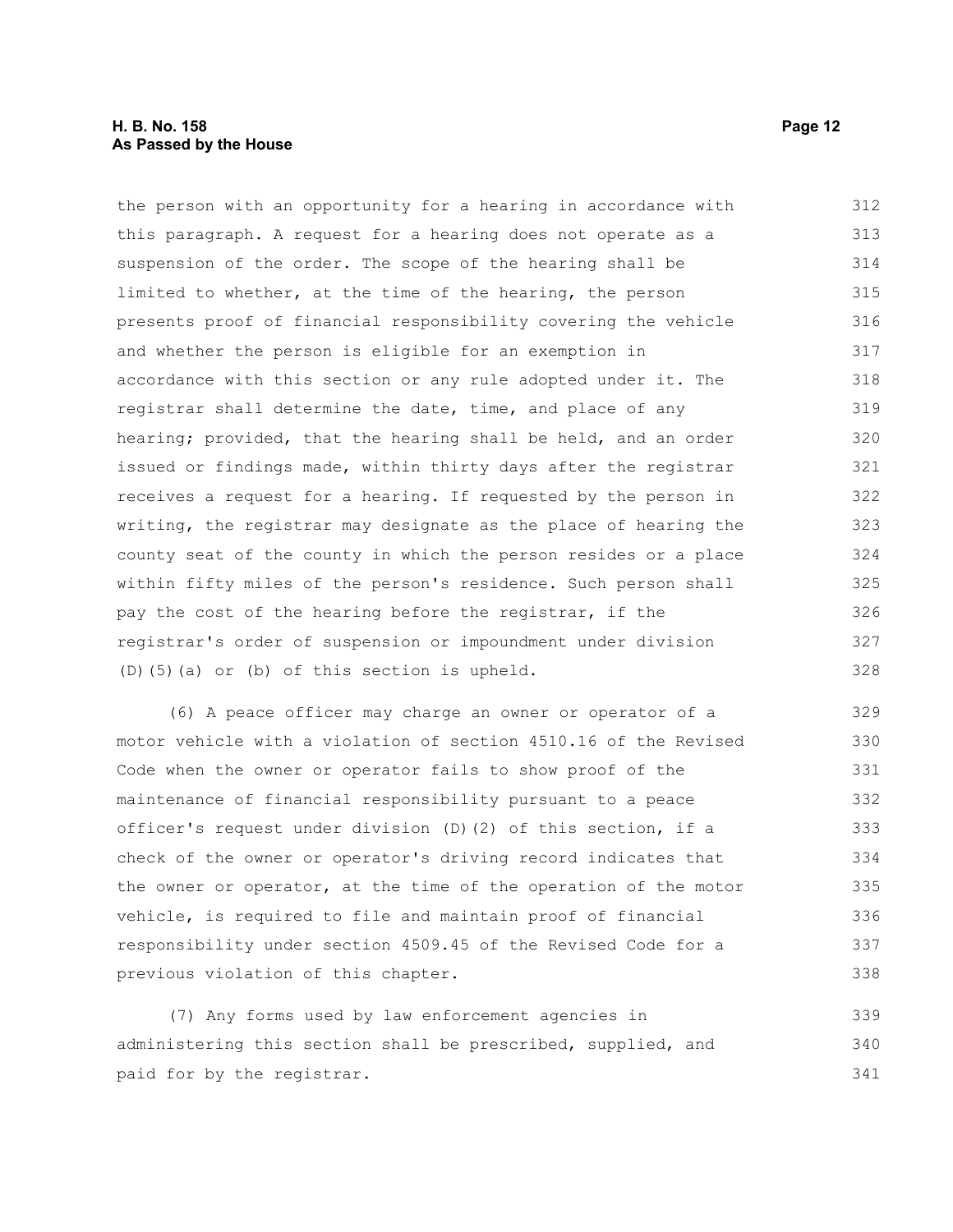### **H. B. No. 158 Page 13 As Passed by the House**

(8) No peace officer, law enforcement agency employing a peace officer, or political subdivision or governmental agency that employs a peace officer shall be liable in a civil action for damages or loss to persons arising out of the performance of any duty required or authorized by this section. 342 343 344 345 346

(9) As used in this section, "peace officer" has the meaning set forth in section 2935.01 of the Revised Code. 347 348

(E) All fees, except court costs, fees paid to a deputy registrar, and those portions of the financial responsibility reinstatement fees as otherwise specified in this division, collected under this section shall be paid into the state treasury to the credit of the public safety - highway purposes fund established in section 4501.06 of the Revised Code and used to cover costs incurred by the bureau in the administration of this section and sections 4503.20, 4507.212, and 4509.81 of the Revised Code, and by any law enforcement agency employing any peace officer who returns any license, certificate of registration, and license plates to the registrar pursuant to division (C) of this section. 349 350 351 352 353 354 355 356 357 358 359 360

Of each financial responsibility reinstatement fee the registrar collects pursuant to division (A)(5)(a) of this section or receives from a deputy registrar under division (A) (5)(d) of this section, the registrar shall deposit twenty-five dollars of each one-hundred-dollar reinstatement fee, fifty dollars of each three-hundred-dollar reinstatement fee, and one hundred dollars of each six-hundred-dollar reinstatement fee into the state treasury to the credit of the indigent defense support fund created by section 120.08 of the Revised Code. 361 362 363 364 365 366 367 368 369

(F) Chapter 119. of the Revised Code applies to this section only to the extent that any provision in that chapter is 370 371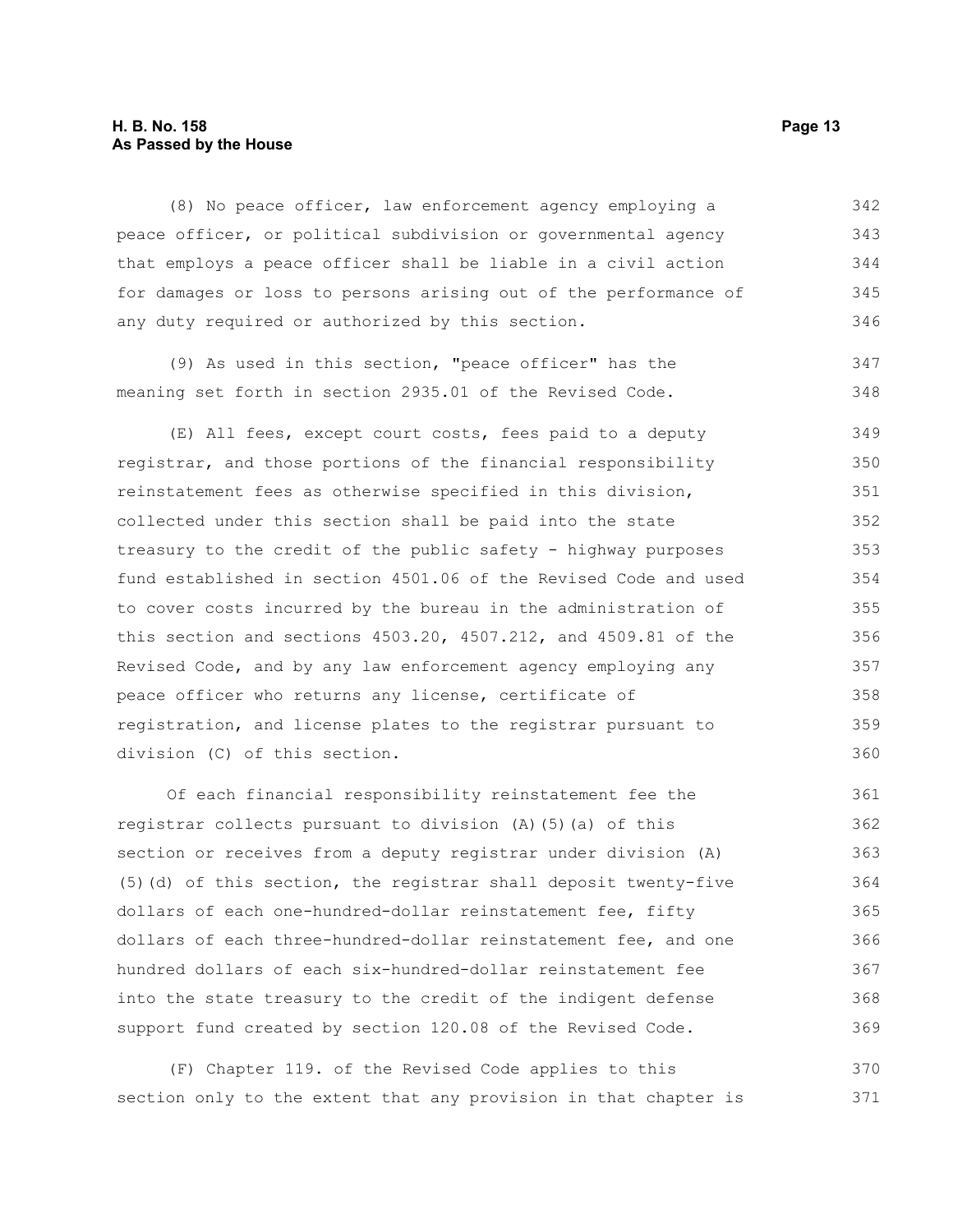not clearly inconsistent with this section. (G)(1)(a) The registrar, court, traffic violations bureau, or peace officer may require proof of financial responsibility to be demonstrated by use of a standard form prescribed by the registrar. If the use of a standard form is not required, a person may demonstrate proof of financial responsibility under this section by presenting to the traffic violations bureau, court, registrar, or peace officer any of the following documents or a copy of the documents: (i) A financial responsibility identification card as provided in section 4509.103 of the Revised Code; (ii) A certificate of proof of financial responsibility on a form provided and approved by the registrar for the filing of an accident report required to be filed under section 4509.06 of the Revised Code; (iii) A policy of liability insurance, a declaration page of a policy of liability insurance, or liability bond, if the policy or bond complies with section 4509.20 or sections 4509.49 to 4509.61 of the Revised Code; (iv) A bond or certification of the issuance of a bond as provided in section 4509.59 of the Revised Code; (v) A certificate of deposit of money or securities as provided in section 4509.62 of the Revised Code; (vi) A certificate of self-insurance as provided in section 4509.72 of the Revised Code. 372 373 374 375 376 377 378 379 380 381 382 383 384 385 386 387 388 389 390 391 392 393 394 395 396

(b) A person also may present proof of financial responsibility under this section to the traffic violations bureau, court, registrar, or peace officer through use of an 397 398 399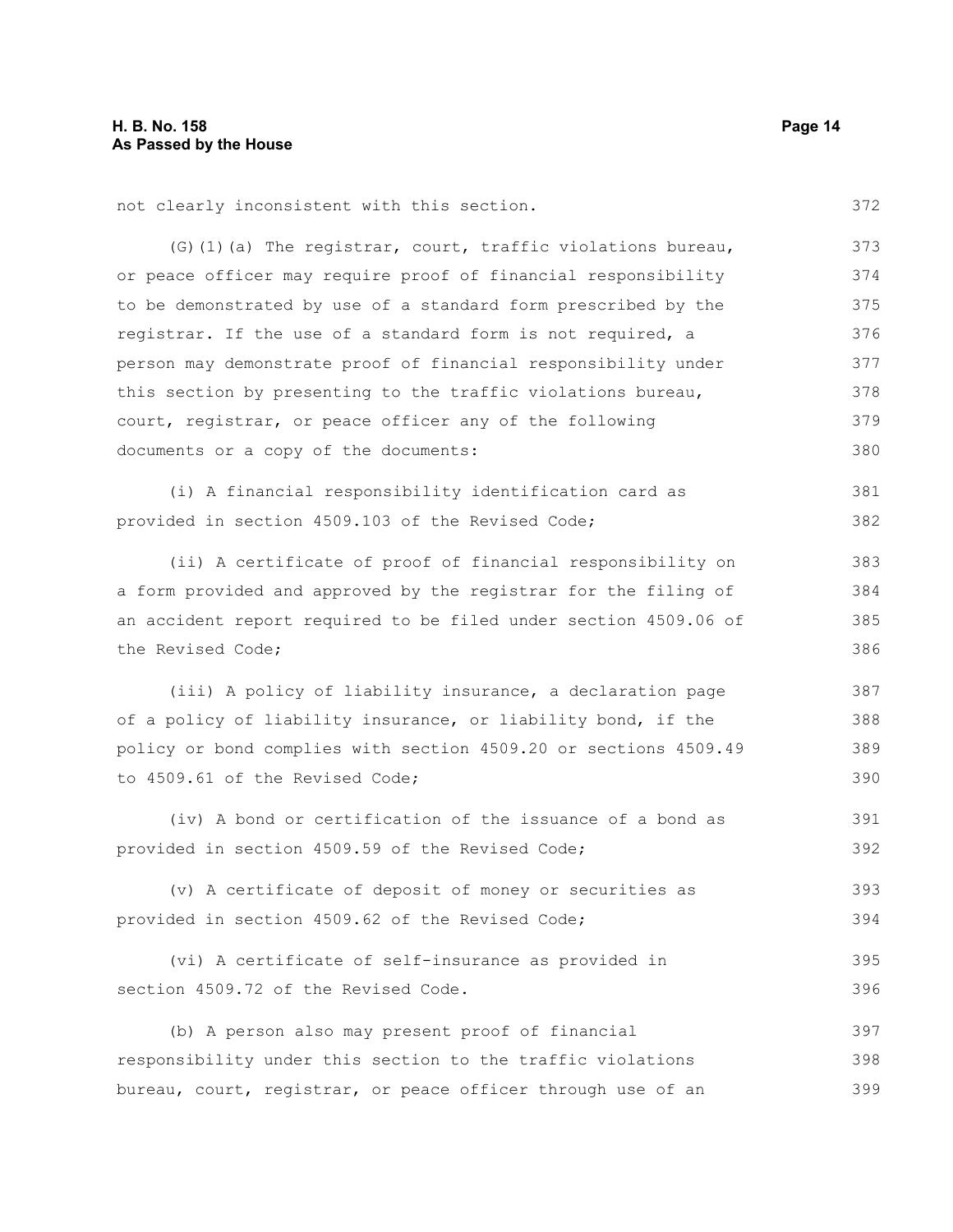electronic wireless communications device as specified under section 4509.103 of the Revised Code. 400 401

(2) If a person fails to demonstrate proof of financial responsibility in a manner described in division (G)(1) of this section, the person may demonstrate proof of financial responsibility under this section by any other method that the court or the bureau, by reason of circumstances in a particular case, may consider appropriate. 402 403 404 405 406 407

(3) A motor carrier certificated by the interstate commerce commission or by the public utilities commission may demonstrate proof of financial responsibility by providing a statement designating the motor carrier's operating authority and averring that the insurance coverage required by the certificating authority is in full force and effect. 408 409 410 411 412 413

(4)(a) A finding by the registrar or court that a person is covered by proof of financial responsibility in the form of an insurance policy or surety bond is not binding upon the named insurer or surety or any of its officers, employees, agents, or representatives and has no legal effect except for the purpose of administering this section. 414 415 416 417 418 419

(b) The preparation and delivery of a financial responsibility identification card or any other document authorized to be used as proof of financial responsibility and the generation and delivery of proof of financial responsibility to an electronic wireless communications device that is displayed on the device as text or images does not do any of the following: 420 421 422 423 424 425 426

(i) Create any liability or estoppel against an insurer or surety, or any of its officers, employees, agents, or 427 428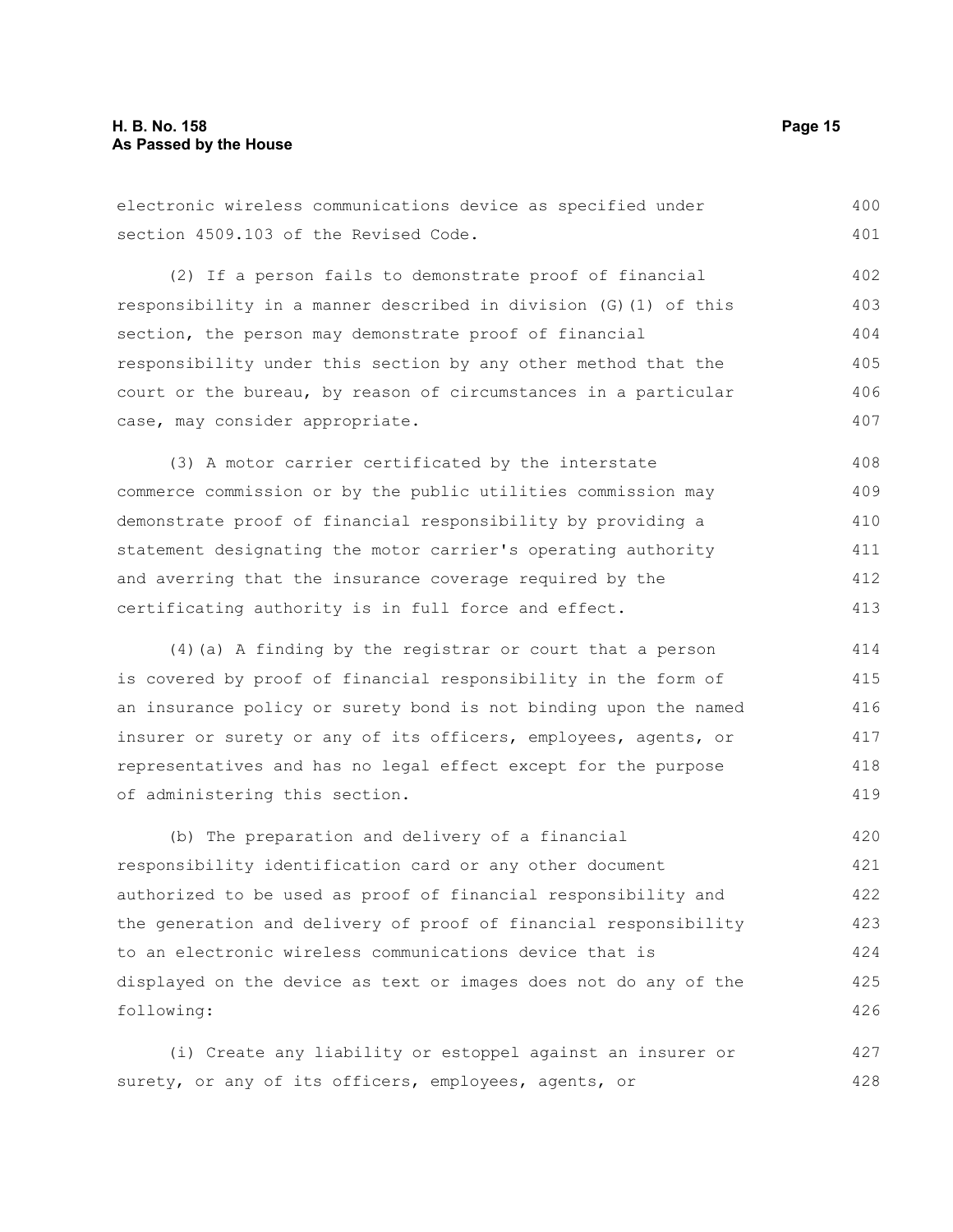#### representatives;

|  |  | (ii) Constitute an admission of the existence of, or of |  |  |  |  | 430 |
|--|--|---------------------------------------------------------|--|--|--|--|-----|
|  |  | any liability or coverage under, any policy or bond;    |  |  |  |  | 431 |

(iii) Waive any defenses or counterclaims available to an insurer, surety, agent, employee, or representative in an action commenced by an insured or third-party claimant upon a cause of action alleged to have arisen under an insurance policy or surety bond or by reason of the preparation and delivery of a document for use as proof of financial responsibility or the generation and delivery of proof of financial responsibility to an electronic wireless communications device. 432 433 434 435 436 437 438 439

(c) Whenever it is determined by a final judgment in a judicial proceeding that an insurer or surety, which has been named on a document or displayed on an electronic wireless communications device accepted by a court or the registrar as proof of financial responsibility covering the operation of a motor vehicle at the time of an accident or offense, is not liable to pay a judgment for injuries or damages resulting from such operation, the registrar, notwithstanding any previous contrary finding, shall forthwith suspend the operating privileges and registration rights of the person against whom the judgment was rendered as provided in division (A)(2) of this section. 440 441 442 443 444 445 446 447 448 449 450 451

(H) In order for any document or display of text or images on an electronic wireless communications device described in division (G)(1) of this section to be used for the demonstration of proof of financial responsibility under this section, the document or words or images shall state the name of the insured or obligor, the name of the insurer or surety company, and the effective and expiration dates of the financial responsibility, 452 453 454 455 456 457 458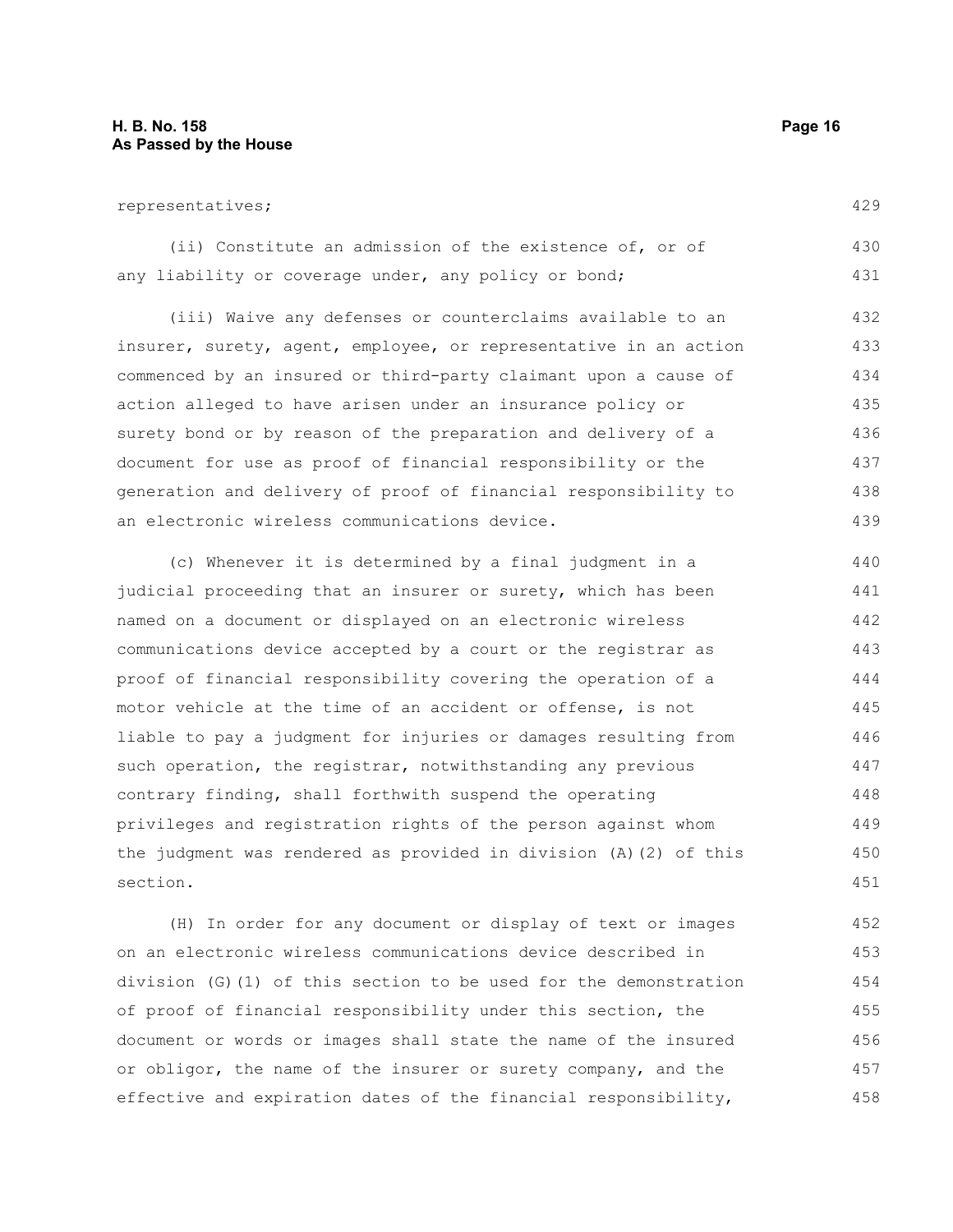and designate by explicit description or by appropriate reference all motor vehicles covered which may include a reference to fleet insurance coverage. 459 460 461

(I) For purposes of this section, "owner" does not include a licensed motor vehicle leasing dealer as defined in section 4517.01 of the Revised Code, but does include a motor vehicle renting dealer as defined in section 4549.65 of the Revised Code. Nothing in this section or in section 4509.51 of the Revised Code shall be construed to prohibit a motor vehicle renting dealer from entering into a contractual agreement with a person whereby the person renting the motor vehicle agrees to be solely responsible for maintaining proof of financial responsibility, in accordance with this section, with respect to the operation, maintenance, or use of the motor vehicle during the period of the motor vehicle's rental. 462 463 464 465 466 467 468 469 470 471 472 473

(J) The purpose of this section is to require the maintenance of proof of financial responsibility with respect to the operation of motor vehicles on the highways of this state, so as to minimize those situations in which persons are not compensated for injuries and damages sustained in motor vehicle accidents. The general assembly finds that this section contains reasonable civil penalties and procedures for achieving this purpose. 474 475 476 477 478 479 480 481

(K) Nothing in this section shall be construed to be subject to section 4509.78 of the Revised Code. 482 483

(L)(1) The registrar may terminate any suspension imposed under this section and not require the owner to comply with divisions  $(A)$  (5)(a), (b), and (c) of this section if the registrar with or without a hearing determines that the owner of the vehicle has established by clear and convincing evidence 484 485 486 487 488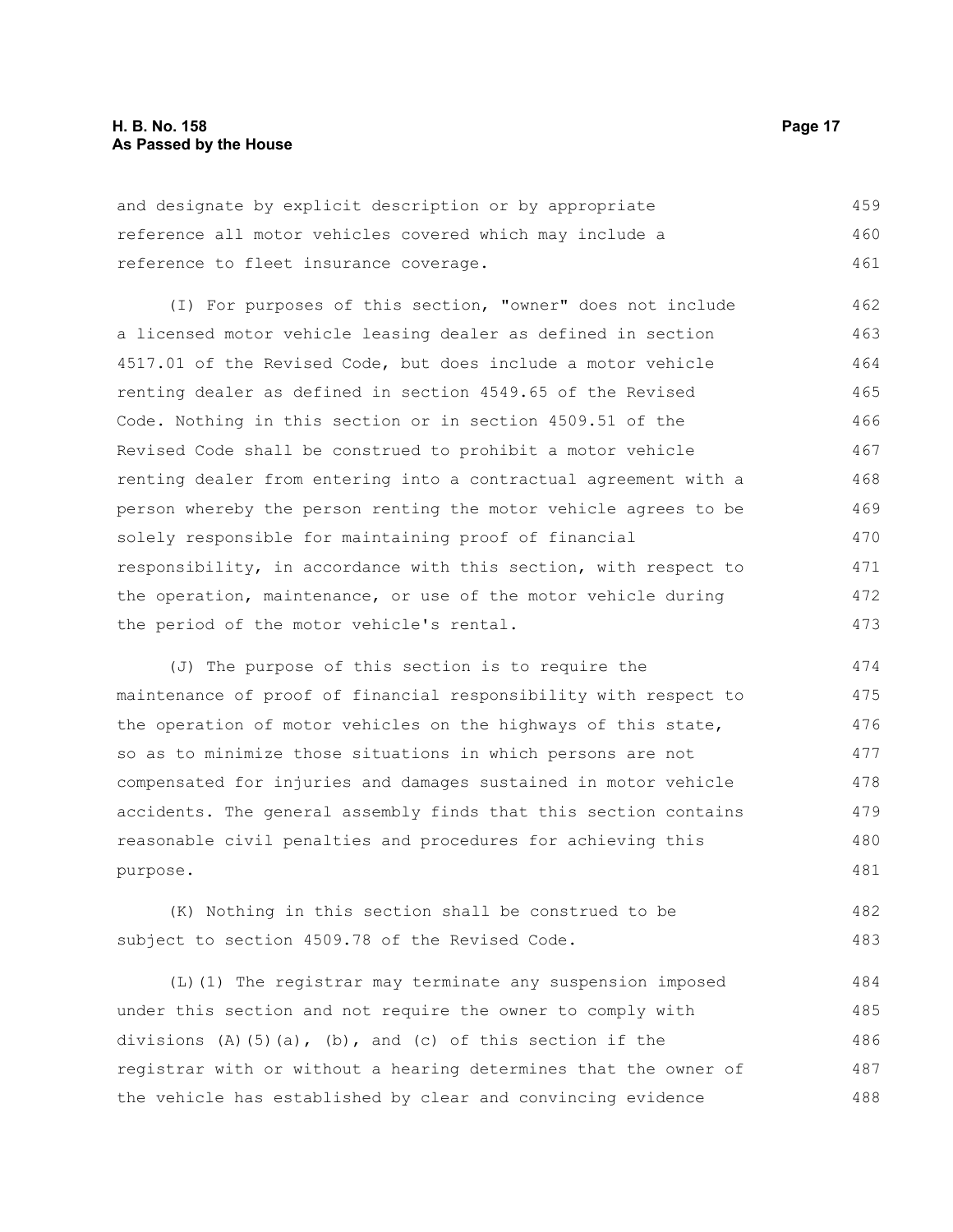that all of the following apply: (a) The owner customarily maintains proof of financial responsibility. (b) Proof of financial responsibility was not in effect for the vehicle on the date in question for one of the following reasons: (i) The vehicle was inoperable. (ii) The vehicle is operated only seasonally, and the date in question was outside the season of operation. (iii) A person other than the vehicle owner or driver was at fault for the lapse of proof of financial responsibility through no fault of the owner or driver. (iv) The lapse of proof of financial responsibility was caused by excusable neglect under circumstances that are not likely to recur and do not suggest a purpose to evade the requirements of this chapter. (2) The registrar may grant an owner or driver relief for a reason specified in division (L)(1)(b)(i) or (ii) of this section whenever the owner or driver is randomly selected to verify the existence of proof of financial responsibility for such a vehicle. However, the registrar may grant an owner or driver relief for a reason specified in division  $(L)$  (1)(b)(iii) or (iv) of this section only if the owner or driver has not previously been granted relief under division (L)(1)(b)(iii) or (iv) of this section. (M) The registrar shall adopt rules in accordance with 489 490 491 492 493 494 495 496 497 498 499 500 501 502 503 504 505 506 507 508 509 510 511 512 513 514

Chapter 119. of the Revised Code that are necessary to administer and enforce this section. The rules shall include 515 516